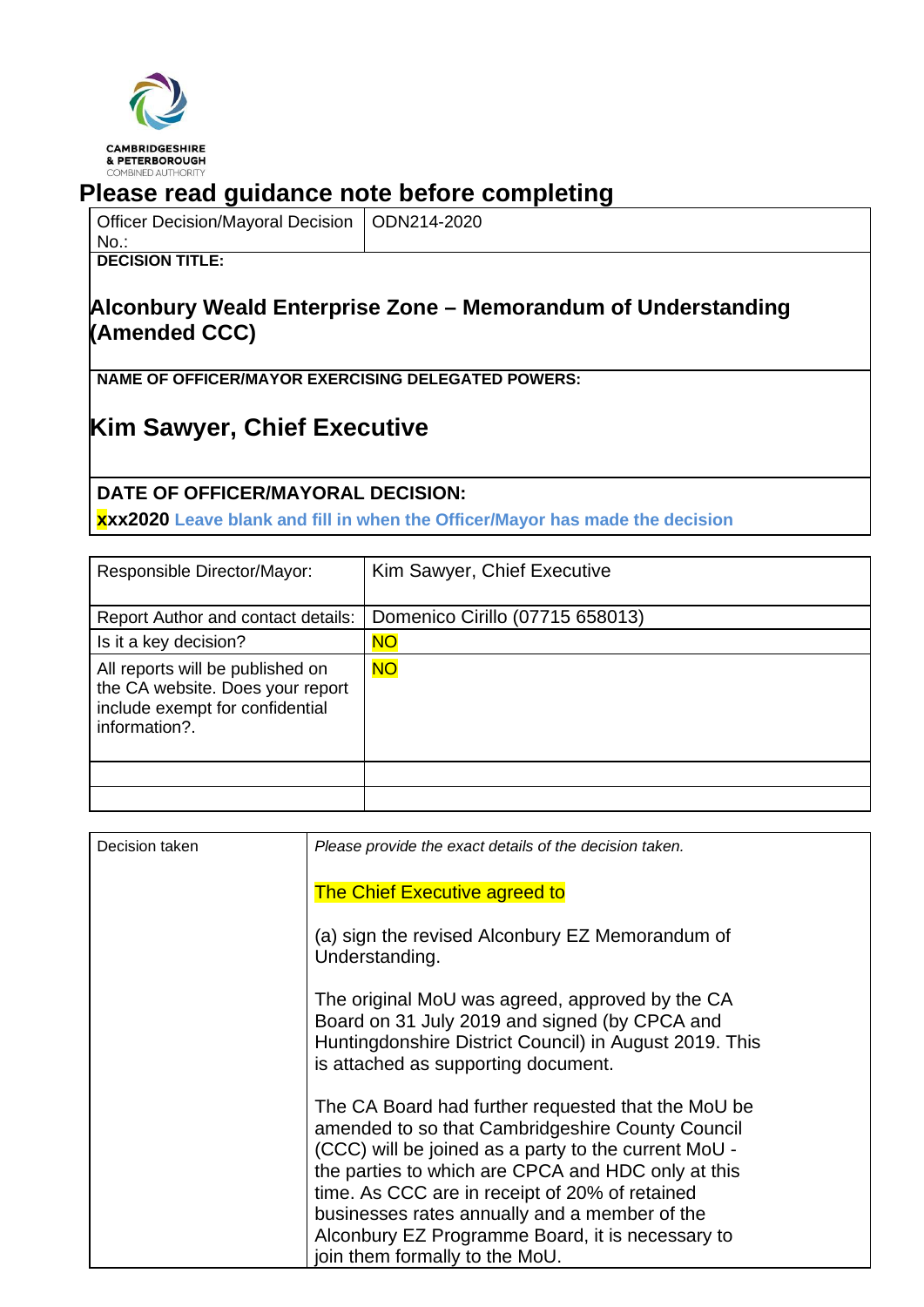

 $\sqrt{2}$ 

|                                          | The MoU has been amended under the supervision of<br>the CPCA legal team (David Cox, Solicitor) to formally<br>include CCC as a co-signatory.<br>All other aspects of the agreement remain unchanged.<br>Once approved, a signed copy of the agreement will<br>be issued to both HDC and CCC for their records.                                                                                                                                                                                                                                                                                                                                             |
|------------------------------------------|-------------------------------------------------------------------------------------------------------------------------------------------------------------------------------------------------------------------------------------------------------------------------------------------------------------------------------------------------------------------------------------------------------------------------------------------------------------------------------------------------------------------------------------------------------------------------------------------------------------------------------------------------------------|
| Authorisation (delete as<br>appropriate) | Specific delegation by Board (those decisions delegated to officers by the<br>Board)                                                                                                                                                                                                                                                                                                                                                                                                                                                                                                                                                                        |
|                                          | The original two party Enterprise Zone MOU was agreed at<br>CA Board (31 July 2019) - Alconbury Weald EZ<br>Memorandum of Understanding (item 4.3):                                                                                                                                                                                                                                                                                                                                                                                                                                                                                                         |
|                                          | On 31 <sup>st</sup> July, the CA Board resolved to approve the<br>Alconbury Enterprise Zone Memorandum of Understanding<br>between CPCA and Huntingdonshire District Council,<br>subject to the removal of the following words at the end of<br>paragraph 6.1.2 "including towards meeting the community<br>and infrastructure demands of the Alconbury Weald<br>development" and to instruct the Director of Business and<br>Skills to negotiate with Huntingdonshire District Council and<br>the Interim Chair of the Business Board to remove the<br>wording; and to include Cambridgeshire County Council as<br>third party signatory to the agreement. |
| Background Information                   | The Alconbury Enterprise Zone Memorandum of<br>Understanding sets out the governance between CPCA and<br>HDC, and the arrangements for the redistribution of<br>retained business rates.                                                                                                                                                                                                                                                                                                                                                                                                                                                                    |
| Alternative options<br>considered.       | List alternative options considered and rejected and the reasons for rejection.<br>Do not leave this section blank or put 'None'. There is always an alternative even<br>if it is to do nothing.<br>None                                                                                                                                                                                                                                                                                                                                                                                                                                                    |
| <b>Financial Implications</b>            | Please include the total costs and how the project will be funded. Please<br>include budget codes for your directorate<br>CPCA receives circa. £200k revenue annually (based on existing<br>development and current NNDR figures) from retained business<br>rates from Alconbury EZ.                                                                                                                                                                                                                                                                                                                                                                        |